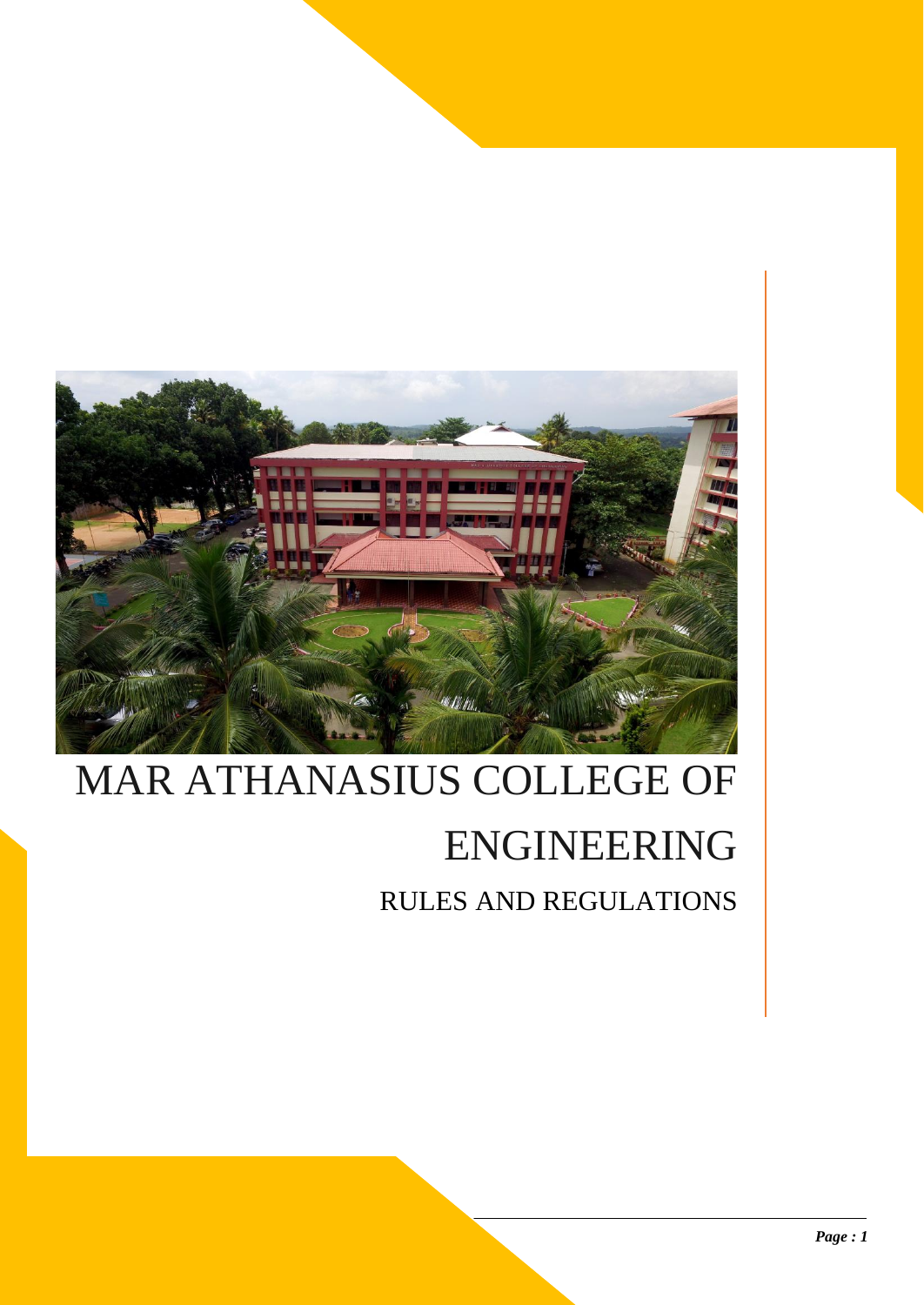## **RULES AND REGULATIONS**



## **VISION**

### **EXCELLENCE IN EDUCATION THROUGH RESOURCE INTEGRATION**

## **MISSION**

**THE INSTITUTION IS COMMITTED TO TRANSFORM ITSELF INTO A CENTRE OF EXCELLENCE IN EDUCATION, UPHOLDING THE MOTTO "KNOWLEDGE IS POWER". THIS IS TO BE ACHIEVED BY IMPARTING QUALITY EDUCATION TO MOULD TECHNICALLY COMPETENT PROFESSIONALS WITH MORAL INTEGRITY, ETHICAL VALUES AND SOCIAL COMMITMENT AND BY PROMOTING INNOVATIVE ACTIVITIES IN THE THRUST AREAS EMERGING FROM TIME TO TIME.**

## **MAR ATHANASIUS COLLEGE OF ENGINEERING KOTHAMANGALAM – 686 666, KERALA, INDIA.**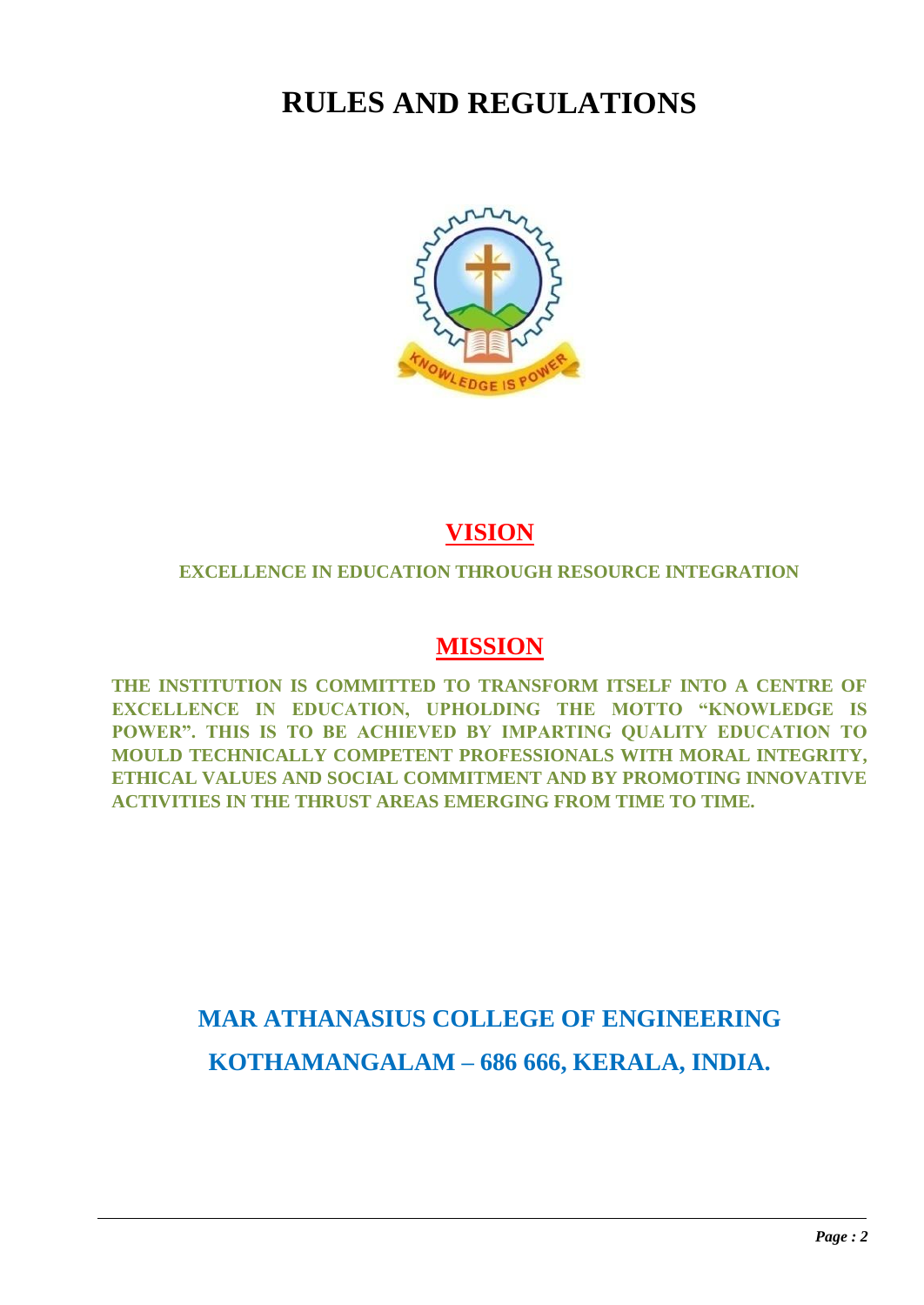### **RULES AND REGULATIONS**

#### **I. FACULTY**

#### **a) Appointments**

- i) When a vacancy arises, the Principal will report it to the Chairman Governing Body.
- ii) After seeking approval from the Chairman, orders will be obtained from the Government to notify the post in two dailies each English and Malayalam Two dailies, as per norms.
- iii) The Staff Selection Committee, constituted as per APJ Abdul Kalam Technological University statute, will interview the candidates applied for the post and the rank-list will be prepared on a merit basis as per Chapter 8 of APJ Abdul Kalam Technological University First Statute, 2020.
- iv) Appointments will be made from the rank list after conducting interviews from the list, and is to be further approved by the University and the Government.

**II. CAREER ADVANCEMENT SCHEME (CAS) -** G.O. (MS) 99/2021/H.Edn. dt. 16-02-2021.

**Minimum Qualification Norms for Direct Recruitments/Promotions/Placement for Stage - II to Stage - VI** 

- **a) Qualification for Assistant Professor (Senior Scale, Level - 11, Entry Pay ` 68900/-) For Placement of Incumbents**
	- a) Qualifications prescribed for the post of Assistant Professor

AND

b) Should have completed minimum training requirements.

#### AND

c) Should have satisfied any one of the below mentioned set of requirements.

|             | Additional<br>Qualification | To have acquired in the cadre of Assistant Professor |                                                                                 |                                                         |  |
|-------------|-----------------------------|------------------------------------------------------|---------------------------------------------------------------------------------|---------------------------------------------------------|--|
| Set.<br>No. |                             | Experience<br>(Years)                                | Research publications in<br>SCI journals/UGC/AICTE<br>approved list of journals | Average $360^\circ$<br>feedback score<br>(out of $10$ ) |  |
|             | $- -$                       |                                                      |                                                                                 | 8 to 10                                                 |  |
|             |                             |                                                      |                                                                                 | 8 to 10                                                 |  |
|             |                             |                                                      |                                                                                 | $5$ to $< 8$                                            |  |

#### **b) Qualifications for Assistant Professor (Selection Grade, Level - 12, Entry Pay ` 79,800/-) For Placement of Incumbents**

a) Qualifications as prescribed for the post of Assistant Professor (Senior Scale)

AND

b) Should have completed minimum training requirements.

AND

c) Should have satisfied any one of the below mentioned sets of requirements.

|                   | To have acquired in the cadre of Assistant Professor (Senior Scale) |                       |                           |                     |  |
|-------------------|---------------------------------------------------------------------|-----------------------|---------------------------|---------------------|--|
| <b>Set</b><br>No. | Additional<br>Qualification                                         | Experience<br>(Years) | Research publications in  | Average $360^\circ$ |  |
|                   |                                                                     |                       | SCI journals/UGC/AICTE    | feedback score      |  |
|                   |                                                                     |                       | approved list of journals | (out of $10$ )      |  |
|                   |                                                                     |                       |                           | 8 to 10             |  |
|                   |                                                                     |                       |                           | $5$ to $< 8$        |  |

## **c) Qualifications for Associate Professor (Level - 13A1, Entry Pay ` 1,31,400/-)**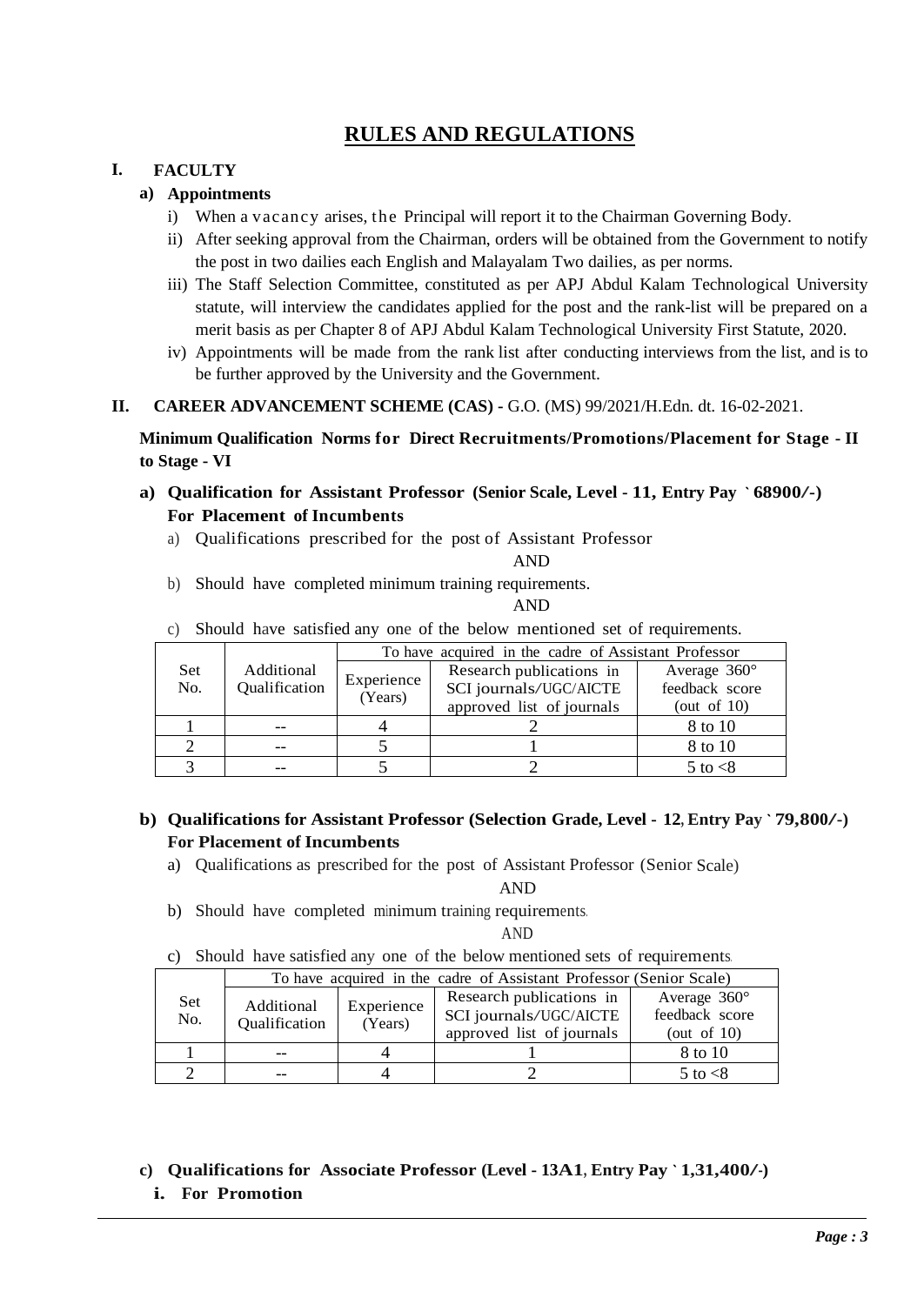a) Ph.D. degree in the relevant field and First class or equivalent at either Bachelor's or Master's level in the relevant branch

#### AND

- b) At least total 6 research publications in SCI journals/UGC/AICTE approved list of journals. AND
- c) Minimum of 8 years of experience in teaching/research/industry out of which at least 2 years shall be Post Ph.D. experience.

Note:In case of HMCT, 8 years of industry experience at a managerial level not below the position of Head of Department handling a team of 20 persons or more in a 4 star hotel or above category or in a similar position in the hospitality industry/tourism industry.

#### **ii. For Placement of the Incumbents**

a) Ph.D. degree in relevant field and First class or equivalent at either Bachelor's or Master's level in the relevant branch..

AND

b) Should have completed minimum training requirements.

AND

c) Should have satisfied any one of the below mentioned set of requirements.

|                   | To have acquired in the cadre of Assistant Professor (Selection Grade) |                                                                               |                                                         |  |  |
|-------------------|------------------------------------------------------------------------|-------------------------------------------------------------------------------|---------------------------------------------------------|--|--|
| <b>Set</b><br>No. | Experience<br>(Years)                                                  | Research publications in SCI journals/<br>UGC/AICTE approved list of journals | Average $360^\circ$<br>feedback score<br>(out of $10$ ) |  |  |
|                   |                                                                        |                                                                               | 5 to $< 8$                                              |  |  |
|                   |                                                                        |                                                                               | 8 to 10                                                 |  |  |

#### **d) Qualifications for Professor (Level - 14, Entry Pay ` 1,44,200/-)**

#### **i) Promotion**

a) Ph.D. degree in relevant field and First class or equivalent at either Bachelor's or Master's level in the relevant branch.

AND

b) Minimum of <sup>10</sup> years of experience in teaching/research/industry out of which at least <sup>3</sup> years shall be at a post equivalent to that of an Associate Professor.

#### AND

c) At least 6 research publications at the level of Associate Professor in SCI journals/UGC/ AICTE approved list of journals and at least 2 successful Ph.D. guided as Supervisor/Co-supervisor till the date of eligibility of promotion.

OR

At least 10 research publications at the level of Associate Professor in SCI journals/UGC/ AICTE approved list of journals till the date of eligibility of promotion.

#### **ii) For Placement of the Incumbents**

a) Ph.D. degree in relevant field and First Class or equivalent at either Bachelor's or Master's level in the relevant branch.

AND

b) Should have satisfied any one of the below mentioned set of requirements.

|  | $\sim$<br>Professor<br>the cadre of Associate<br>acquired in<br>nave |
|--|----------------------------------------------------------------------|
|  |                                                                      |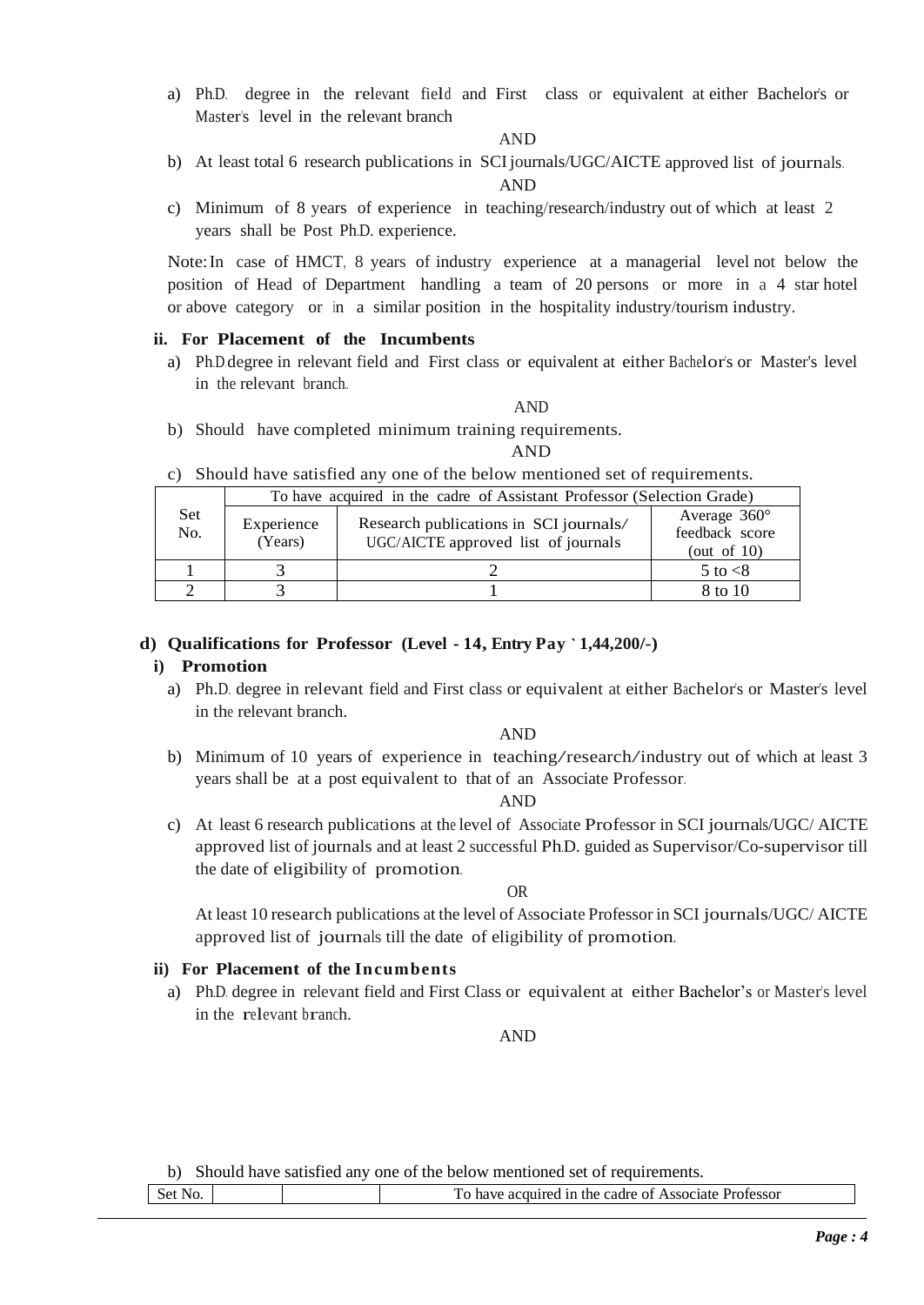| Ph.D.<br>guided | Total<br>Experience<br>Years) | Experience<br>(Years) | Research publications in SCI<br>journals/UGC/AICTE approved<br>list of journals | Average $360^\circ$<br>feedback score<br>(out of $10$ ) |
|-----------------|-------------------------------|-----------------------|---------------------------------------------------------------------------------|---------------------------------------------------------|
|                 |                               |                       |                                                                                 | 8 to 10                                                 |
|                 |                               |                       |                                                                                 | $5$ to $< 8$                                            |
| $- -$           |                               |                       |                                                                                 | 8 to 10                                                 |

Note : 360° feedback

- l. The feedback obtained every year, till the date of eligibility of next stage, shall be taken as an average of all the preceding years added together required for placements.
- 2. In case the candidate fails to achieve the maximum feedback score, the subsequent year's may be taken into consideration while dropping the lowest feedback score in any one of the year.
- 3. Calculation of 360° Feedback shall be done as per Annexure II.
- **e) Qualifications for Promotion of Principal/Director (Level - 14, Entry Pay ` 1,44,200/ with the special allowance of ` 6,750/- per month)**
	- a) Ph. D. degree and First Class or equivalent at either Bachelor's or Master's level in the relevant branch
	- b) At least two successful Ph.D. guided as supervisor/Co Supervisor and minimum 8 research publications in SCI journals/UGC/AICTE approved list of journals.
	- c) Minimum 15 years of experience in teaching/research/industry, out of which at least 3 years shall be at the post equivalent to that of Professor.

#### **III. PROCEDURE FOR GETTING SALARY**

#### **Faculty**

- 1. A proposal including the filled in Service Book with all original certificates along with rank list will be forwarded to the APJ Abdul Kalam Technological University for approval.
- 2. After seeking approval from the University, a proposal will be forwarded to the Director of Technical Education for approval from the Government.

#### **Technical staff**

A proposal including filled in Service Book with all original certificates along with rank list will be forwarded to the Director of Technical Education for approval from the Government.

#### **Administrative staff**

A proposal including filled in Service Book with all original certificates along with rank list will be forwarded to the Director of Technical Education for approval from the Government.

#### **PROBATION**

The probation of a staff will be one year of continuous service within two years. Chapter 8 Part II B2 of University Statute. (Annexure 1)

#### **INCREMENT**

**Faculty**: All faculty members who have successfully completed their period of probation are eligible for annual increment at the rate of 3% of Basic Pay. The increment will be affected 1<sup>st</sup> day of January and  $1<sup>st</sup>$  day July every year.

**Technical & Administrative Staff**: All Technical & Administrative Staff who have successfully completed their period of probation are eligible for annual increment to the next stage of the existing scale of pay and shall be drawn in on the first day of the month in which they fall due. G.O. (P) No.27/2021/Fin. dt. 10-02-2021.

#### **PROMOTIONS**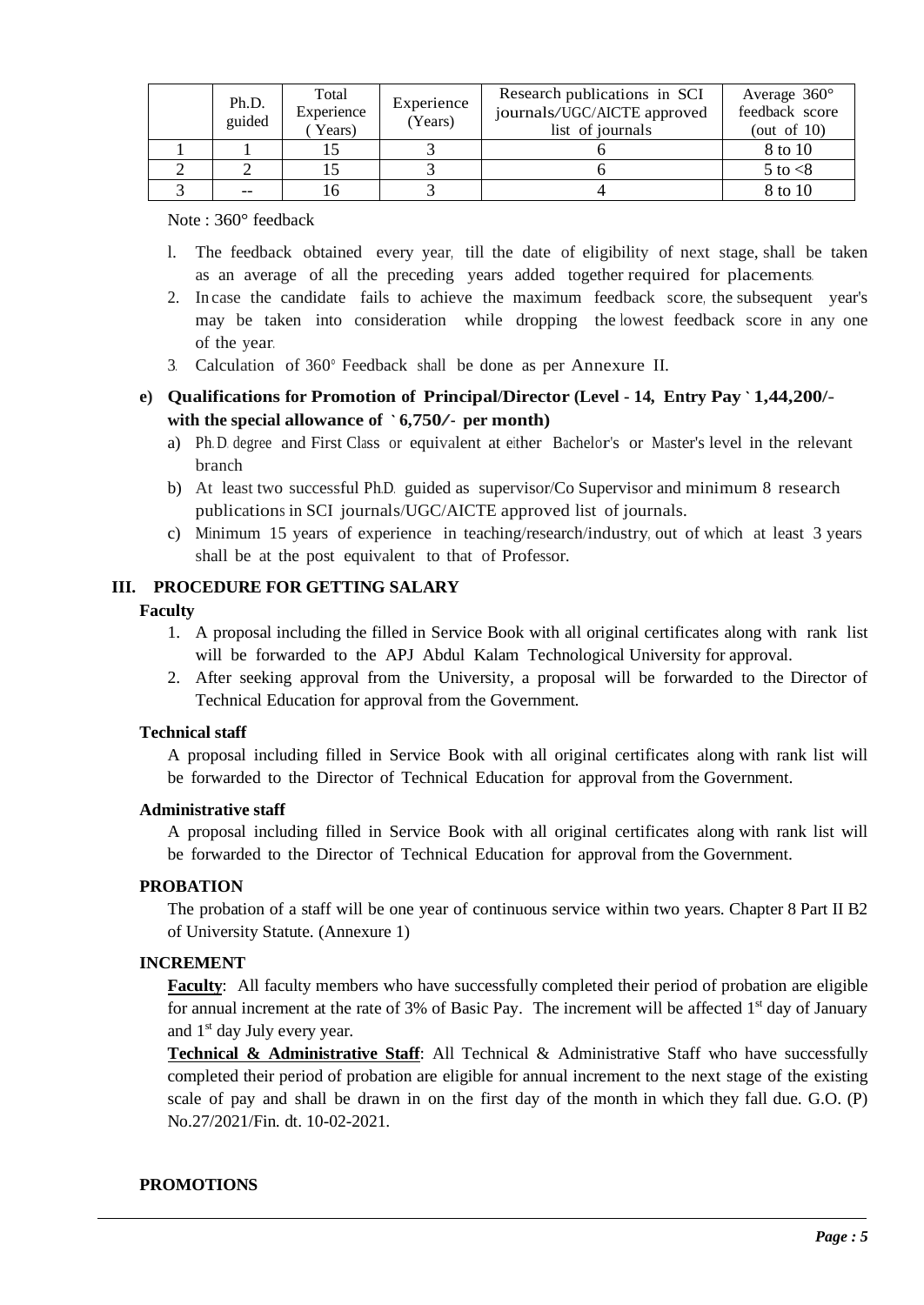#### **Faculty**

Minimum qualification, experience, research contributions, feedback and requisite training requirements for different levels for promotion for the faculty members. (Annexure 2)

#### **Technical**

- a) Promotion from the post of Tradesman to Trade Instructor Gr. II, from Trade Instructor Gr. II to Trade Instructor Gr. I, from Trade Instructor Gr. I to Tr. Instructor Sr. Gr.
- b) Instructor Gr. II to Instructor Gr. I., Instructor Gr. I. to Workshop Superintendent. G.O. (P) No. 503/2012/H.Edn. dt. 12.10.2012. (Annexure 3)

#### **Administrative Staff**

Promotion among the administrative staff is from Clerk to Sr. Clerk, Sr. Clerk to Head Accountant/Head Clerk, Head Accountant/Head Clerk to Junior Superintendent, Junior Superintendent to Senior Superintendent, Senior Superintendent to Accounts Officer, and Accounts Officer to Administrative Assistant, according to the availability of vacancies, seniority and qualification.

#### **HIGHER GRADE**

All technical staff and administrative staff are eligible for Higher Grade on completion of 8, 15 and 22 years of their continuous service as per conditions laid in G.O.(P) No. 27/2021/Fin. Dt. 10-02-2021. (Annexure 4)

#### **MONTHLY SALARY DISBURSEMENT**

When the bill countersigned by the Director of Technical Education is submitted to the Treasury, monthly salary bill prepared through SPARK will be submitted before the Director of Technical Education for counter signature and submitted to the District Treasury, Muvattupuzha. The District Treasury will directly credit the salary to the incumbent's bank account.

#### **INCOME TAX DEDUCTION:**

Based on the anticipated salary of the incumbent income tax will be deducted from the monthly salary proportionally. Quarterly returns will be filed in time and Form No. 16 will be issued to all incumbents based on their annual income.

#### **LEAVE**

All leaves have been sanctioned to all incumbents as per Rules 61-134 Chapter IX of Part I & II KSR. (Annexure 5)

#### **IV. DIFFERENT TYPES OF LEAVE ELIGIBLE FOR THE INCUMBENTS**

#### **1. Casual Leave**

(a) Faculty - 15 per year, (b) Technical - 15 per year, (c) Administrative - 20 per year

#### **2. Half Pay Leave**

(a) Faculty - 20 per year, (b) Technical - 20 per year, (c) Administrative - 20 per year Note: Half Pay Leave can be commutted for all incumbents who have completed three years of continuous service.

#### **4. Earned Leave**

#### **Faculty and Technical Staff**

Earned leave will be arrived to the credit of faculty and technical staff if they perform duty during vacation, subject to the approval of the DTE.

#### **Administrative Staff**

Administrative staff are eligible for an Earned Leave when they complete 11 days of continuous service including holidays.

**5. Maternity Leave**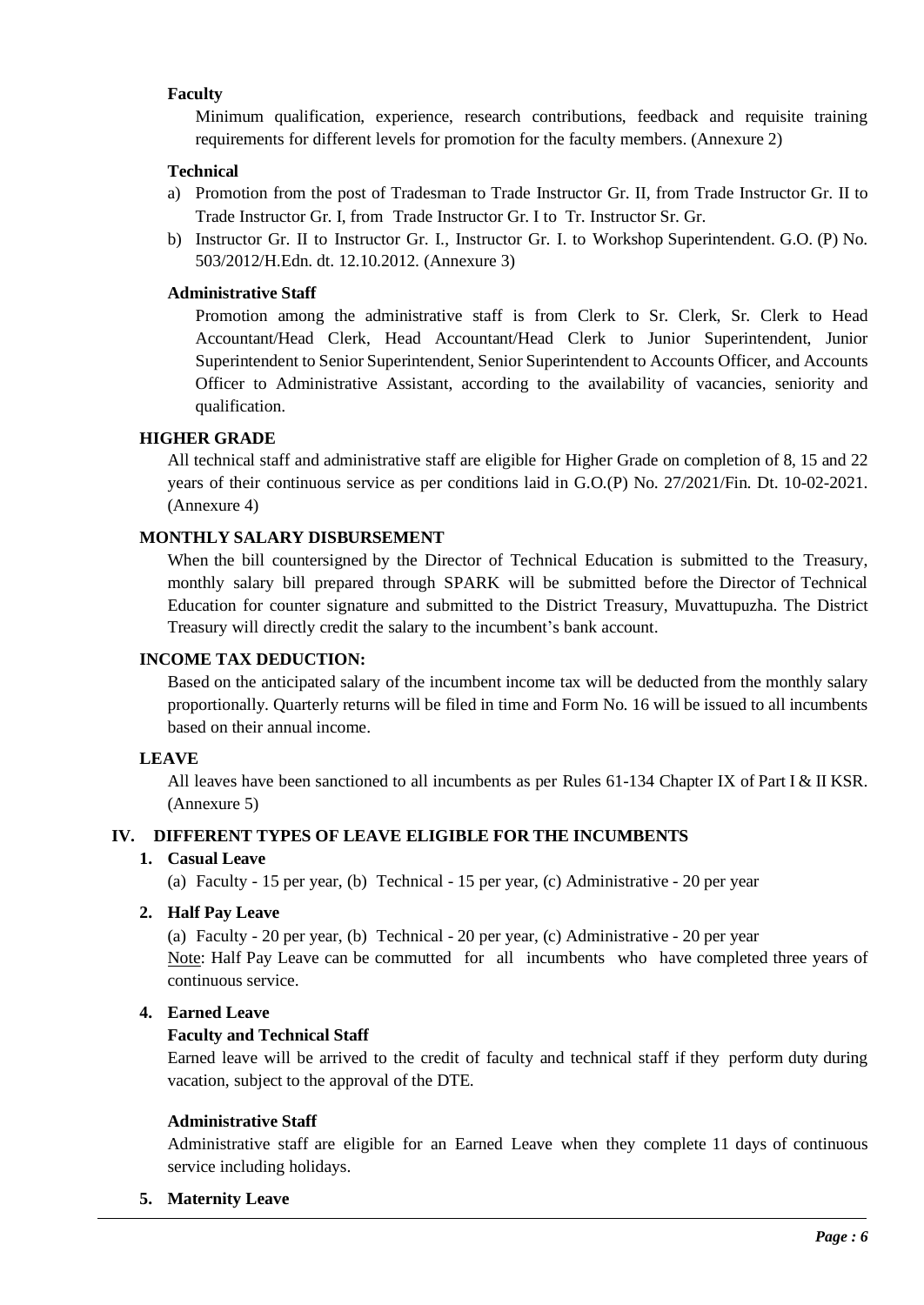180 days for all women staff. G.O.(P) No. 129/09/Fin dt. 01.04.2009. (Annexure 6)

#### **6. Paternity Leave**

Eligible for all male staff for a period of 10 days continuously, subject to the condition that he should produce a medical certificate that his spouse has delivered a baby. He has to avail this leave within 3 months of the delivery date of his spouse. G.O.(P) No. 342/2011/Fin dt.11.08.2011.

#### **7. Leave Without Allowance**

- **a) On medical certificate** An incumbent is eligible for an indefinite period of leave on production of Medical certificate from a registered Medical Practitioner. If the leave extends beyond 120 days, a Government sanction is required for the sanction of the leave. The leave will not affect the service of the incumbent.
- **b) Without Medical Certificate -** An incumbent can avail leave as per Appendix XII A of Part I & II KSR and LWA will affect the total service.

#### **8. Compensation Leave**

Section III of Appendix VII Part I & II of KSR. Compensation Leave will be eligible at the rate of 1 day for each holiday, who attends office on public authorized holidays under the order of the Head of office/institution. Such leave should be availed within three months of the date of occurrence and a maximum of 15 days in a calendar year.

**9. Special Casual Leave -** Section II Appendix VII Part I & II KSR

When the Officer himself catches the infectious diseases in his residence.

#### **10. Special Leave for organ transplantation :**

As per G.O.(P) 7/2016 Fin. Dt. 20.1.2016, special leave for 90 days will be allowed for incumbents for kidney and other major organ transplantation.

#### **11. Special Leave for Chemotherapy and radiation treatment.**

Special casual leave can be availed upto a period of 6 months as per and G.O.(P) 211/2014/ Fin. Dt. 06.06.2014.

#### **V. QUALITY IMPROVEMENT PROGRAMME**

Faculties under Engineering department are eligible for deputation to pursue higher studies for Ph.D. programme for a period of 3 years under Quality Improvement Programme. He/she has to execute a bond with the Government. G.O. MS.No.83/83/H.Edn. dt. 02.05.1983.

#### **VI. SHORT TERM COURSES AND TRAINING PROGRAMME**

All staff will be on deputation for short term courses and training programme is a part of the policy.

#### **VII. ATTENDING CONFERENCES**

Faculty members will be deputed for attending International and National conferences under the financial aid of the Government. Circular No. 18326/Ar14 (1)/2011/P&ARD. Dt. 29.10.2012.

#### **VIII. WELFARE SCHEMES**

- **a) Provident Fund (KPEPPF) –** Provident Fund is mandatory for all employees as per Chapter V, Kerala University First Statute, 1976, M.G. University First Statute 1992 and APJ Abdul Kalam Technological University Statutes 2020.
- **b) Group Insurance Scheme -** Chapter III Kerala University First Statute, 1979. (G.O. (P) 655/84/Fin dt. 13.11.1984 and G.O. (P) 112/2016/Fin dt. 01.08.2016.
- **c) State Life Insurance Scheme -** G.O.(P) No.25/2004/Fin dt. 12/01/2004., G.O.(P) No.104/2012/Fin dt.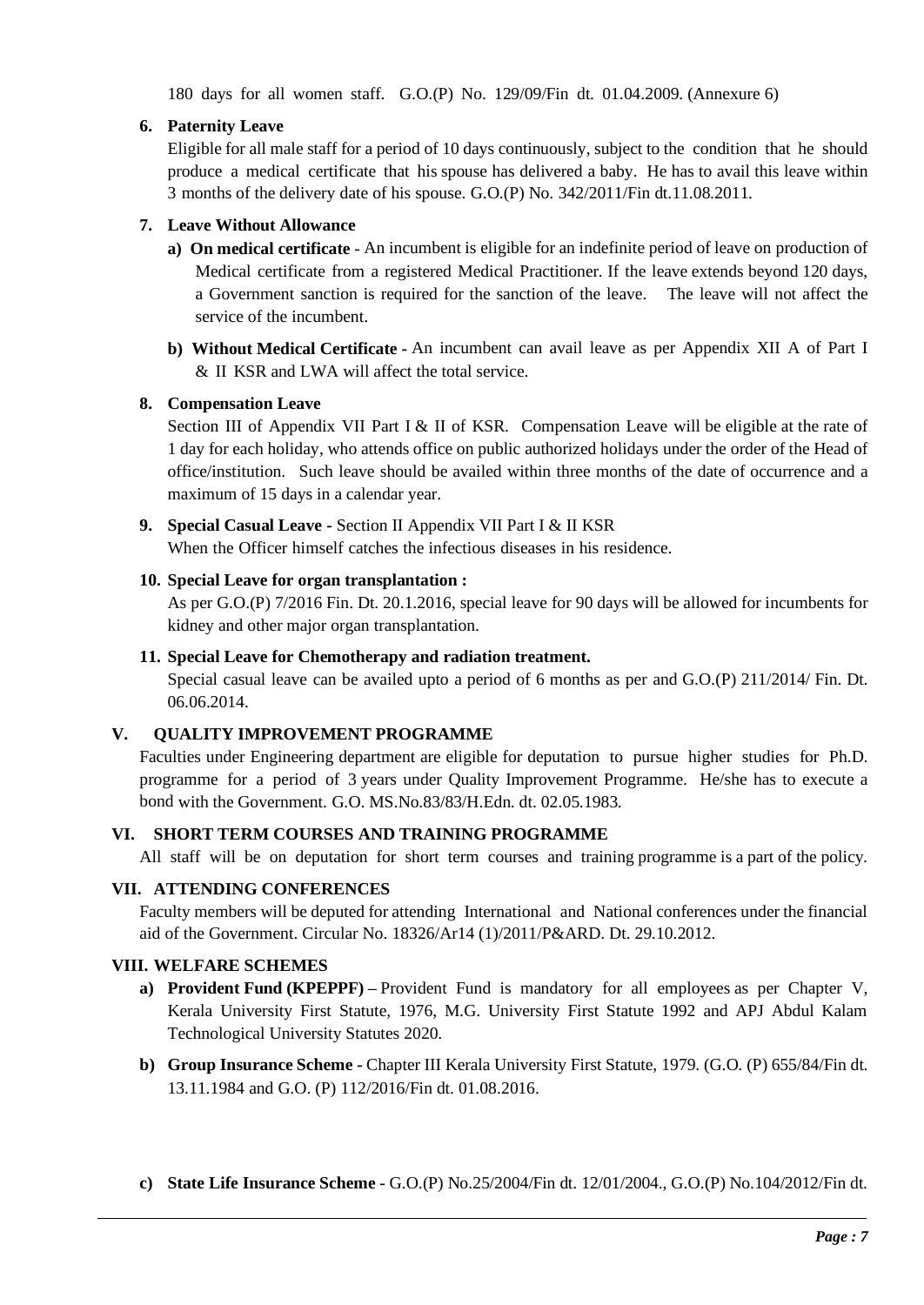09/02/2012. and G.O.(P) No.493/2014/Fin. dt. 12/11/2014. State Life Insurance Scheme is mandatory for all employees.

**d) Group Personal Accident Insurance Scheme** - G.O. (P) No.221/07/Fin dt.29/05/2007., G.O.(P) No.388/07/Fin dt.25/08/2007 and G.O. (P) No.144/16/Fin dt.30/09/2016. Group Personal Accident Insurance Scheme is mandatory for all employees.

#### **PENSION:**

#### **A) Statutory Pension Benefits:**

Part III KSR. G.O. (P) No. 9/2016/Fin dt. 20.01.2016.

- i) Pension
- ii) Death-cum-Retirement Gratuity
- iii) Commutation of Pension
- iv) Family Pension

#### **B) Contributory Pension**

The scheme came into force for all employees who joined on or after 01.04.2013. G.O.(P) No.20/2013/Fin. Dt.07.01.2013.

#### **C) Medical Reimbursement Facility**

All staff are eligible for medical reimbursement.

#### **PROCEDURES FOR DISCIPLINARY PROCEEDINGS AGAINST STAFF**

Chapter VII of Part I KSR and Chapter 8 of Part II Clause C of APJ Abdul Kalam Technological University Statute, 2020.

### **STUDENTS**

#### **I. ADMISSION**

#### **a. Merit Quota**

Out of the total sanctioned strength, 85% of students are allotted by the Controller of Entrance Examinations, Government of Kerala from the Rank list prepared for admission to Engineering Colleges. As per Direct Payment agreement remaining 15% seats are allotted to Management as Management quota. Details can be downloaded from KEAM Website [www.cee-kerala.gov.in](http://www.cee-kerala.gov.in/)

Notification will be published for Kerala Entrance Examination for Engineering and Medical courses by the Controller of Entrance Examination. After conducting the entrance examination, the Controller of Entrance Examination will publish rank-list of eligible candidates. Accordingly they will permit for registration of option for different programmers and Colleges. An allotment list will be published by the CEE after considering all the above aspects.

#### **b. Management Quota**

As per direct Payment Agreement with Government, Management can admit 15% students to the total seats of all programmes. The Management admits students to the 15 % quota from the Rank list prepared by the Controller of Entrance Examinations for Engineering Examinations.

#### **c. P.I.O/ Gulf quota/ Foreign National**

15 % supernumerary seats over and above the sanctioned strength are sanctioned by AICTE as per their regulation No.F-37-3/Legal/2004 dt. 21.01.2004. Students under these category are admitting through Govt. Approved agencies like Ed.CIL etc.

#### **d. Tuition Fee Waiver Scheme**

AICTE as per their letter No. 1-MS/AICTE/2011 dt. 28.07.2011 directed up to 5% seats over and above the sanctioned strength under Tuition Fee Waiver Scheme. These seats are be supernumerary in nature. The students admitted under this scheme shall not pay their tuition fee for their entire course. The allotment to the seats are done by the Controller of Entrance Examination. Details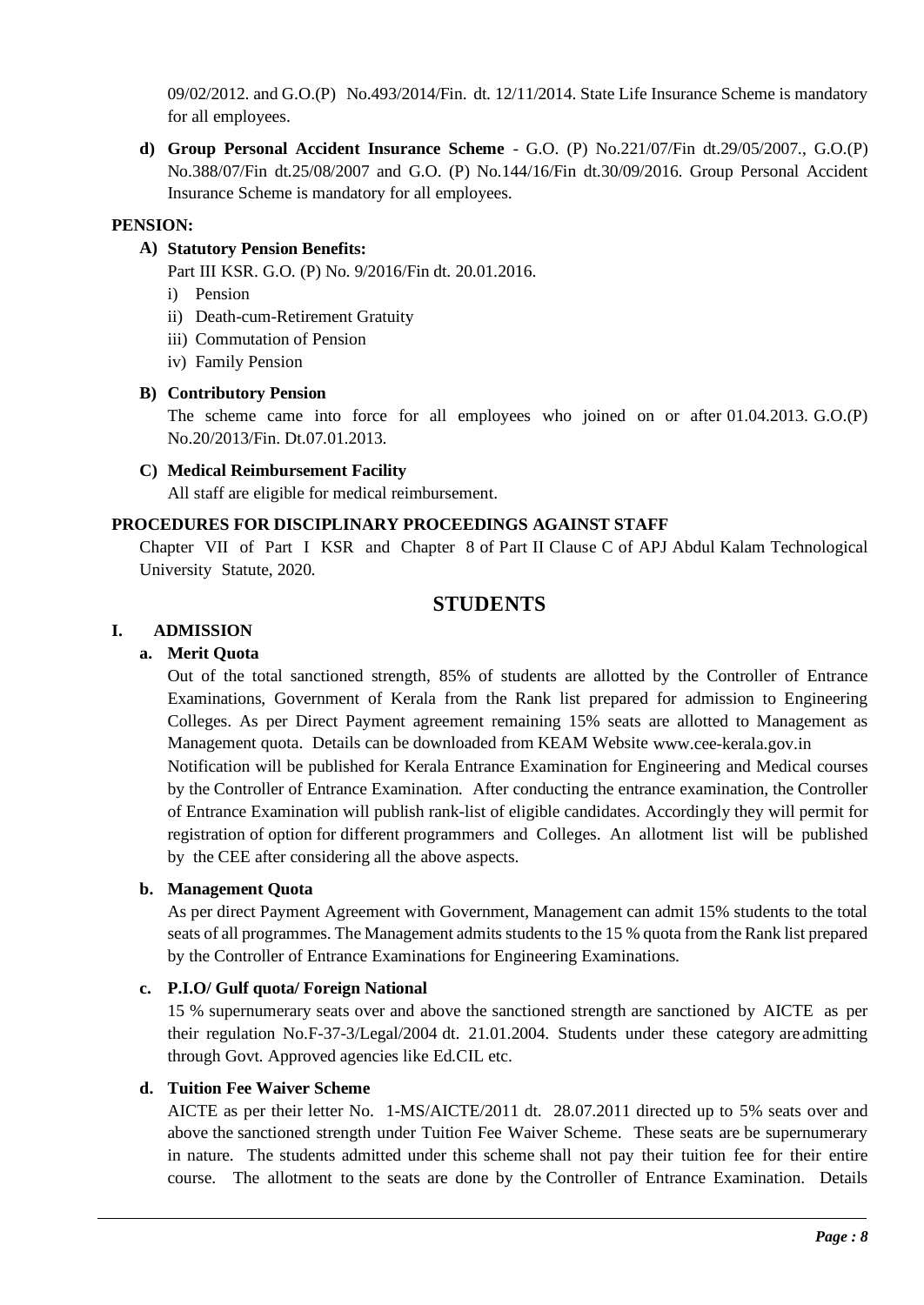available in the website [www.cee-kerala.gov.in.](http://www.cee-kerala.gov.in/)

#### **e. Government of India Nominee (GOI)**

The allocation under GOI will be made from Government of India through the Director of Technical Education and such seats will be within the sanctioned strength and come under the 85% of Government seats. The details available in Annexure-II (2) (a), of KEAM Prospectus.

#### **II. PROCEDURES FOR ADMISSION:**

The Controller of Entrance Examinations allots students from the Rank list prepared for Engineering admissions. The allotted students are admitting the College after verification of their original documents such as Mark list, T C etc and also collecting the prescribed fees.

#### **III. TUITION FEE COLLECTION**

The tuition fee, admission fee and special fee will be collected from the students as per directions in existing Govt. orders according to their category. SC/ST/OEC candidates are exempted from paying tuition fee, admission fee and special fee. All fees can be paid by the students to the College Cash Counter from 10:00 AM to 1:00 PM and from 2:00 PM to 3:00 PM on all working days. All students shall obey the code of conduct published by the College which is available in College Website.

#### **IV. PROCEDURE FOR HOSTEL ADMISSION**

Students seeking admission to hostel shall submit application to the Warden and they get admission as per hostel rules.

#### **V. PROMOTION OF STUDENTS**

Students will be promoted to higher semesters as per the regulations of APJ Abdul Kalam Technological University.

#### **VI. STUDENTS ATTENDANCE**

All students need the required attendance in each semester for attending the semester examination. The details of required attendance can be downloaded from the website of APJ Abdul Kalam Technological University. **https://ktu.edu.in/**

The College has an effective system of monitoring students' attendance which is under the direct supervision of Internal Quality Assessment Cell (IQAC). The College will send intimations to the parents about the attendance of their wards monthly. The parents have the necessary facility to monitor the attendance of their ward by visiting the college website [www.mace.ac.in.](http://www.mace.ac.in./)

**To monitor the attendance of a student:** Use the link ETLAB on the College website. Login to ETLAB submitting by the Admission Number of the student as User ID and Password : *Admission No. Prnt*

#### **VII. SEMESTER REPEATING OF STUDENTS**

The student who does not have sufficient attendance in a particular semester will not be permitted to attend the semester examinations. Such candidates can repeat the same semester subject to with approval from the university. The intimation regarding submission of requests for repeating semesters will be published by the University on their website time to time. **https://ktu.edu.in/**

#### **VIII. UNIVERSITY EXAMINATIONS**

This College is affiliated to APJ Abdul Kalam Technological University and the University of Kerala. The semester examinations have been conducted by the University at this centre. Students can apply for the examinations by paying the required amount through cash counter of Mar Athanasius College of Engineering as per notification uploaded by the University time to time. Hall tickets for the examinations are issued through the administrative office by downloading the same from the university website.

#### **IX. ISSUE OF TRANSFER CERTIFICATES.**

Students will be issued Transfer Certificates upon their requests either in pursuing their course or on